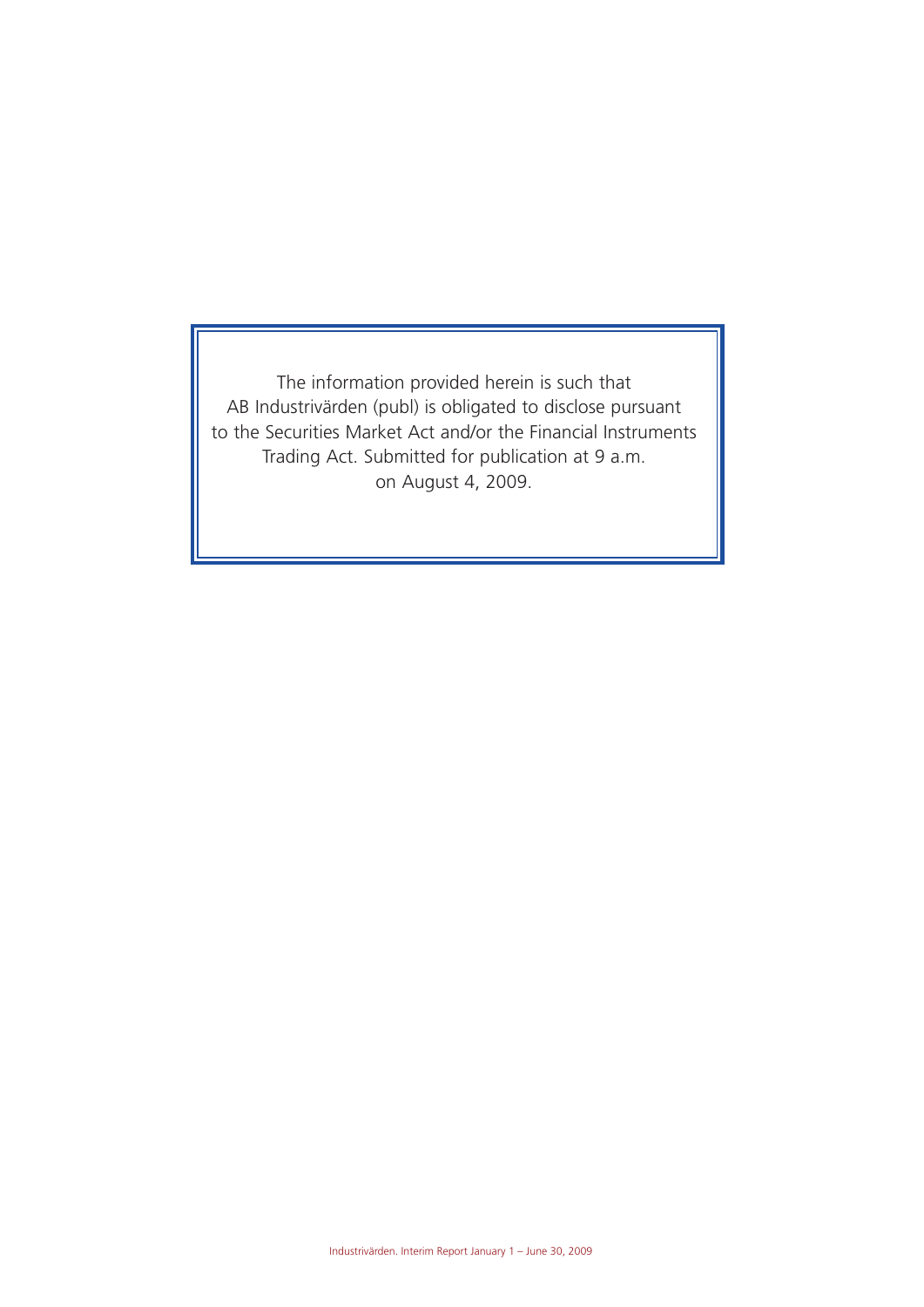# **INDUSTRI** WVÄRDEN

# **Interim Report January 1– June 30, 2009**

## **Value development**

- Net asset value on July 31, 2009, was SEK 92 per share, an increase of 49% **since the start of the year.** Net asset value on June 30, 2009, was SEK 79 per share.
- **The value of the equities portfolio increased by SEK 11.6 billion to SEK 46.3 billion, or by 33%, during the first seven months of the year.**
- **The total return for the Class A shares was 43% for the first seven months of the year, which was 6 percentage points better than the return index.**
- **Earnings per share for the first half of the year were SEK 22.17 (-29.01) and SEK 35.05 as per July 31.**

## **Long-term return**

■ During the last ten-year period, the annual total return for Industrivärden's **Class A shares has exceeded the return index by an average of one percentage point.**

## **Current status**

*"In turbulent times like these, it is important to keep an eye on the fundamentals. We have a portfolio of well managed companies that are well positioned in their respective markets – positions that in several cases have grown stronger during the past year. It is the portfolio companies' relative positions of strength that have laid the foundation for the excess return that Industrivärden has historically delivered. All indications are that the same applies for the future," comments Anders Nyrén, President and CEO of Industrivärden.* 

| <b>Financial summary</b>                           | July 31, 2009 | June 30, 2009 | Dec.31, 2008 |
|----------------------------------------------------|---------------|---------------|--------------|
| Value of equities portfolio, SEK billion           | 46.3          | 41.2          | 34.7         |
| - total return, %                                  | 40            | 26            | $-45$        |
| Borrowings, interest-bearing net debt, SEK billion | 10.7          | 10.6          | 10.8         |
| - debt-equity ratio, %                             | 23.1          | 25.7          | 31.1         |
| - average interest rate, %                         | 4.7           | 4.7           | 4.7          |
| Equity ratio, %                                    | 77            | 72            | 66           |
| Net asset value, SEK billion                       | 35.6          | 30.6          | 23.9         |
| Net asset value, SEK per share                     | 92            | 79            | 62           |
| - development, incl. reinvested dividends, %       | 56            | 35            | -55          |
| Management cost, %                                 | 0.19          | 0.21          | 0.23         |
| Dividend yield, Class A shares, %                  | 5.8           | 6.5           | 7.9          |
| Total return, Class A shares, %                    | 43            | 28            | $-47$        |

### u*Long-term industrial developer of listed Nordic companies*

*Industrivärden is one of the Nordic region's largest holding companies, with ownership in a concentrated selection of listed Nordic companies with good development potential. The goal is to generate high growth in net asset value over time.*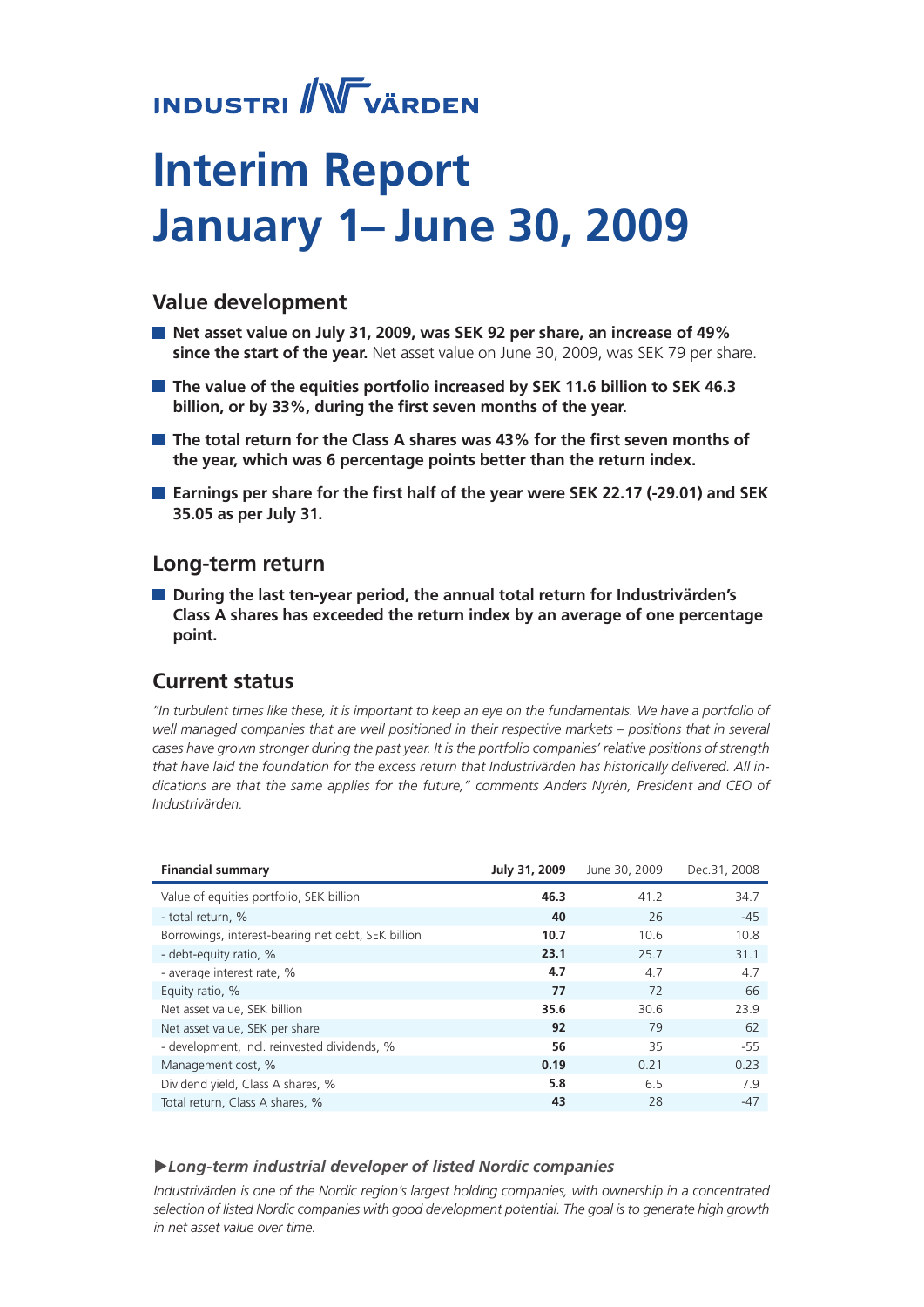#### **E** CEO's message

During the spring it became increasingly clear that the financial markets are gradually working better after the collapse that came in the wake of the Lehman Brothers liquidation in September 2008. Credit spreads in the vital interbank market are back at the levels they were at before the collapse. The world's major stock markets have gained footing, and a number of new issues have been carried out at record high amounts. There is therefore reason to believe that investors are beginning to regain their risk appetite. We are now seeing signs of greater economic activity, albeit with major differences between the major economic areas. We are also seeing a clear upswing in Asia, led by China, as well as some signs of a recovery in the U.S., while the EU region is lagging after. In early July the IMF adjusted its 2010 growth forecast upward by a half percentage point, to 2.5% – the first increase in a long time. At the same time, many of the structural imbalances remain, such as the enormous debt burden of American households. These imbalances will take time to restore. Moreover, it is feared that the global banking system, which has suffered losses in its market-valued assets, now have a substantial level of loan losses to deal with in the coming quarters as a result of the low level of economic activity. So even though we are seeing signs of stabilization, the risk for a backlash is still great.

Handelsbanken is showing continued strength, with improved net interest income and limited loan losses. A consistently applied and well-proven business model has further strengthened the bank's position in a tough market.

Other portfolio companies, like SCA and Skanska, have shown stable development, even though they have felt the effects of the recession. The geographical range in Skanskas operation is a strength.

As noted in the quarterly reports from our portfolio companies that produce capital goods, demand is still very low. This has resulted in low capacity utilization, with underabsorption of fixed costs. Against this background, I feel it is a sign of strength that SSAB, for example, did not report a greater loss than it did, considering that demand has fallen by roughly 50%. This is because SSAB, like several of our other portfolio companies, has been working with adjusting to the collapse in demand that followed in the wake of the recession. Actions were taken early by several of the companies to reduce tied-up capital and strengthen cash flow. The first half of 2009 was thus characterized by work on managing the drop in demand through cost-cutting and capital adaptation measures.

Parallel with this, new opportunities are opening up for companies to significantly advance their market positions. Ericsson's acquisition of Nortel's wireless business in CDMA and LTE is a good example. The newly signed service contract with Sprint, together with the Nortel acquisition, considerably strengthens Ericsson's position in the North American telecom market, which is the largest in the world.

During the first seven months of the year, Industrivärden's net asset value including reinvested dividends increased by SEK 13.5 billion, or 56%, compared with 37% for the return index. The total return was 43% for the Class A shares and 49% for the Class C shares, representing an excess return of 6 and 12 percentage points, respectively.

Only small reallocations were made in the equities portfolio. The mid-term profit for Industrivärden's shortterm trading was SEK 62 M (2).

In closing, I want to reiterate my comments from the half-year report a year ago – that in turbulent times like these, it is important to keep an eye on the fundamentals. We have a portfolio of well-managed companies that are well-positioned in their respective markets – positions that in several cases have grown stronger during the past year. It is the portfolio companies' relative positions of strength that have laid the foundation for the excess return that Industrivärden has historically delivered. All indications are that the same applies for the future.

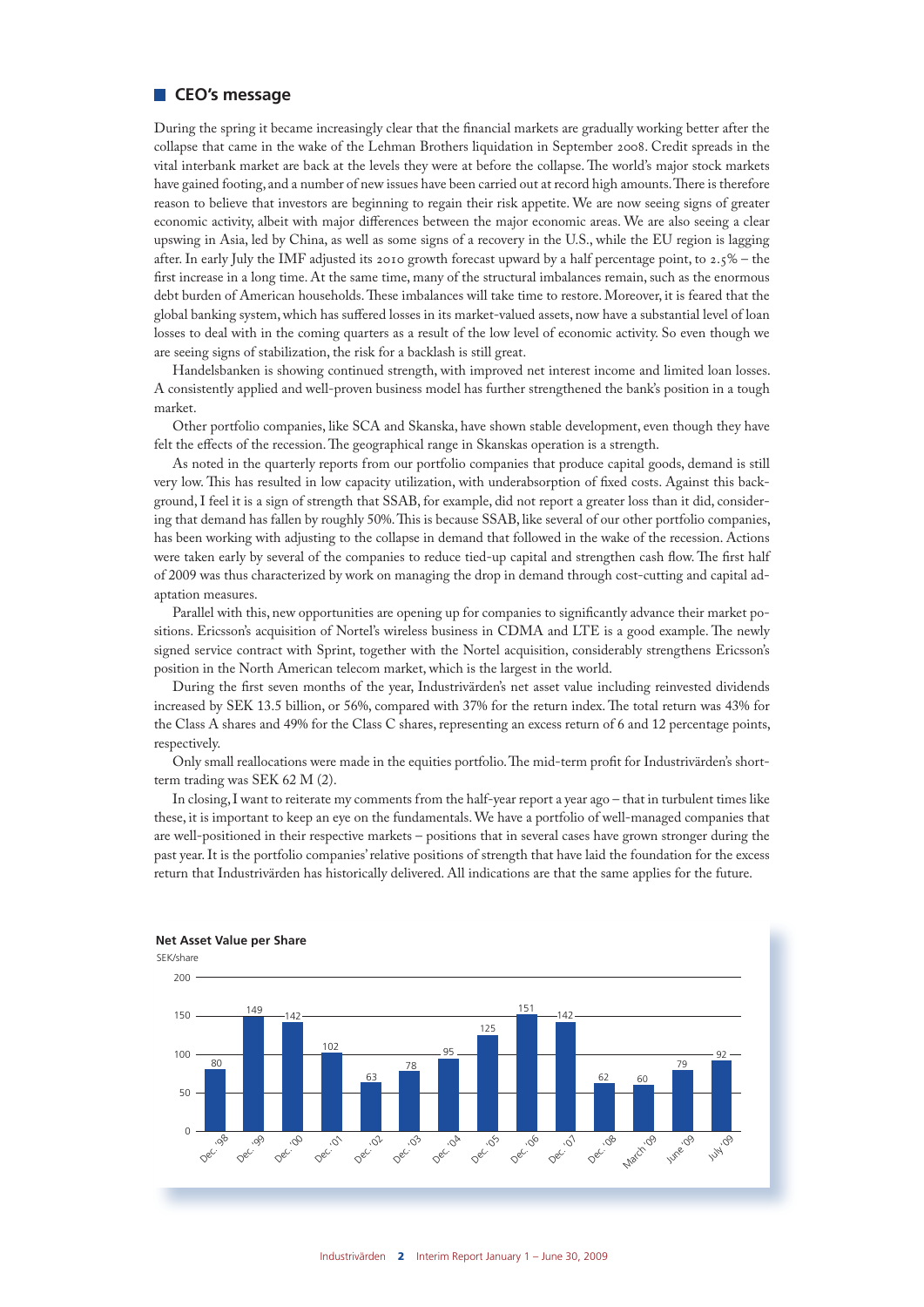## **Industrivärden's value development**

Industrivärden today is one of the leading Nordic players in its area – active ownership in listed Nordic companies – with the goal of creating growth in value through long-term, structured ownership work in a transparent portfolio. This work is conducted with low management costs. Through this active ownership, Industrivärden's stock, over time, has been a good investment that has generated a higher return than the return index.

The total return for the equities portfolio during the first half of 2009 was 26%, which was 2 percentage points better than the return index.

During the first seven months of 2009, the total return for the equities portfolio was 40%, which was 3 percentage points higher than the return index. Of the major holdings SSAB, Sandvik, Handelsbanken and SCA outperformed the index.

|                      | Total return<br>Jan.-July 2009, % |    |                                 | Average<br>annual total return, % |
|----------------------|-----------------------------------|----|---------------------------------|-----------------------------------|
|                      | SEK billion                       | %  | Five years<br>July '04-July '09 | Ten years<br>July '99-July '09    |
| Indutrade            | 0.7                               | 74 |                                 |                                   |
| SSAB                 | 1.6                               | 48 | 22                              | 17                                |
| Sandvik              | 3.1                               | 48 | 10                              | 10                                |
| <b>Handelsbanken</b> | 3.6                               | 47 | 9                               | 9                                 |
| <b>SCA</b>           | 2.0                               | 46 | 3                               | 6                                 |
| Höganäs              | 0.1                               | 43 | $-6$                            | $-1$                              |
| Skanska              | 0.9                               | 40 | 15                              | 8                                 |
| Volvo                | 0.7                               | 22 | 5                               | 5                                 |
| Ericsson             | 1.0                               | 19 | $-6$                            | $-11$                             |
| <b>Munters</b>       | 0.1                               | 15 | $-4$                            | $\overline{7}$                    |
| <b>Total</b>         | 13.8                              | 40 |                                 |                                   |
| Index (SIXRX)        |                                   | 37 | 9                               | 5                                 |
| Industrivärden A     |                                   | 43 | 7                               | 6                                 |

#### **Total return for the portfolio companies and Industrivärden**

Total returns, expressed in SEK billion, pertain to the change in value during the period including dividend income for the respective portfolio companies. Indutrade became listed in October 2005.

## ■ Development for the portfolio companies

Handelsbanken Total income increased by 25% during the first half of the year, to SEK 16.6 billion, and operating profit increased to SEK 7.3 billion, a 14% increase compared with the same period a year ago. Net interest income improved by 24% to SEK 11.0 billion, while net commissions rose 4% to SEK 3.6 billion. Average lending volume rose 13%, and household deposits increased by 21%. Despite an overall contraction in the Swedish corporate credit market, Handelsbanken grew its corporate lending by 6% and thereby strengthened its market share. The net result of financial items stated at fair value increased from SEK 0.5 billion to SEK 1.7 billion. Loan losses totaled SEK 1.8 billion (0.7), and the Tier I capital ratio (Basel II) was 12.6% (10.6%). The bank has substantial liquidity reserves of slightly more than SEK 450 billion.

**Sandvik** Net sales fell 30% in local currency. Income after financial items for the first half of the year was SEK -2.9 billion (6.0) due to the weak market climate. Order intake worsened considerably and, like invoicing, fell for all business areas. Demand remained strong in the energy sector, however. The ongoing work on adapting operations to the prevailing market conditions has proceeded well. Inventory levels have been reduced, the cost base has been lowered, and the reduction in tied-up capital resulted in an operating cash flow of SEK 4.7 billion  $(5.4)$ .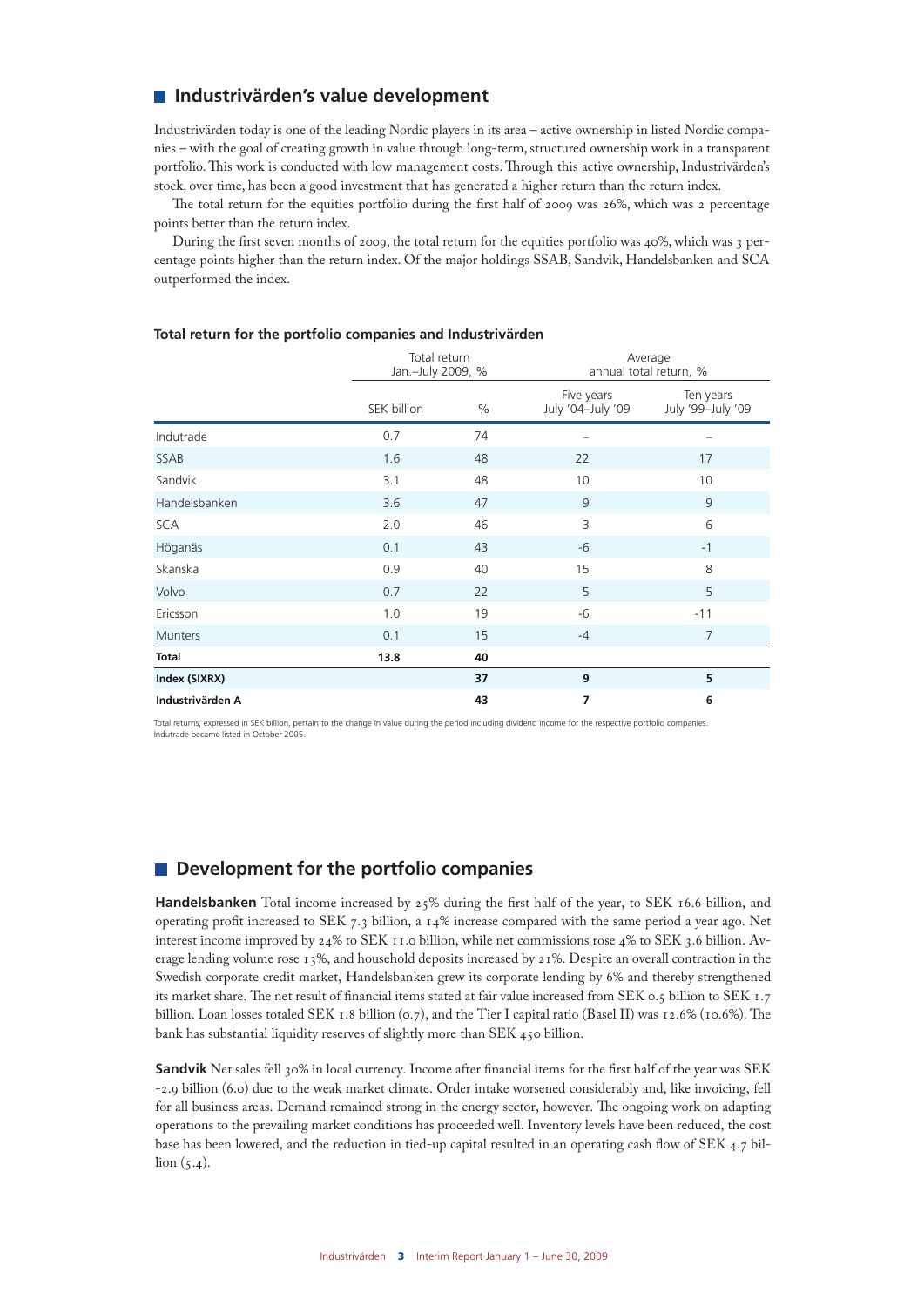**SCA** Net sales rose 3% to SEK 56.2 billion during the first half of the year, while income after financial items – excluding restructuring costs of SEK 0.4 billion – was essentially unchanged at SEK 3.5 billion (3.6). The hygiene operations are showing favorable growth, with a strong improvement in operating profit for Tissue and a continued favorable earnings trend for Personal Care products. The drop in demand for Packaging led to a sharp decline in earnings. The ongoing efficiency improvement program primarily in Packaging is expected to generate annual savings of SEK 1.1 billion as from the second quarter of 2010. Forest Products showed an unchanged operating profit. Operating cash flow improved to SEK 5.9 billion (2.7) through a reduction in working capital.

**Ericsson** Net sales rose 10% to SEK 101.7 M. Sales of network infrastructure are stable, albeit with major regional variations, and demand for professional services is rising. Operating income excluding joint ventures and restructuring costs rose 45% to SEK 11.6 billion, and the operating margin strengthened to 11.4% (8.7%). Income after financial items decreased by 43% to SEK 3.7 billion, mainly due to negative shares in earnings from joint ventures, totaling SEK 4.4 billion, and restructuring costs of SEK 4.3 billion. The cost-cutting program that is expected to generate annual savings of SEK 10 billion as from the second half of 2010 is developing according to plan. Ericsson continues to have a good financial position, with net cash of SEK 27.9 billion. At the end of July Ericsson entered into an agreement to acquire Nortel's North American wireless business for slightly more than USD 1 billion. Hans Vestberg will take office as new President and CEO on 1 January 2010.

**SSAB** Sales during the first half of the year amounted to SEK 14.6 billion, a decrease of 54% in local currency. Income after financial items was SEK -1.3 billion (5.4). As a result of weak demand, production during the second quarter was less than half of capacity. However, demand stabilized during the second quarter. The costcutting program that was initiated in 2008 has had a faster impact than originally anticipated. This, combined with measures to reduce the amount of tied-up capital, led to a positive operating cash flow of SEK 3.0 billion (5.3). Cash flow strengthened during the second quarter.

**Volvo** Net sales decreased during the first half of the year to SEK 110.1 billion, a drop of more than 40% in local currency. Income after financial items was SEK -13.6 billion (13.6). The recession has led to a sharp drop in demand in all markets and all market segments. Earnings were charged with substantial costs for capacity and workforce reductions, loan losses and inventory write-downs. The work that was begun in the autumn 2008 on adjusting capacity and lowering costs is continuing. Completed and planned actions in 2009 are expected to reduce future costs by SEK 21 billion on a yearly basis. Cash flow improved considerably during the second quarter through lower inventory levels. Volvo's cash position remains favorable, with liquidity reserves of SEK 63.5 billion.

**Skanska** Revenue for the first half of the year totaled SEK 66.6 billion (68.6). Income after financial items amounted to SEK 2.2 billion (2.7). Operating income for Construction, the largest business stream, increased by 50% to SEK 2.1 billion, mainly due to stable project execution. Operating income decreased for Residential Development and Infrastructure Development. In Infrastructure Development, a financing agreement was signed for highway projects in the UK and Poland, creating future construction assignments worth more than SEK 12 billion. Cash flow from operating activities improved to SEK 0.2 billion (-1.5).

**Munters** Net sales amounted to SEK 3,397 M (3,092) for the first half of the year, while income after financial items was SEK 26 M (168). The earnings decline is mainly attributable to the recession, with subsequent volume declines and restructuring. Cash flow from operating activities was SEK 189 M (-30), mainly achieved through a reduction in tied-up capital in accounts receivable.

**Höganäs** Sales volume during the first half of the year decreased by 42% in local currency, and demand was very weak in all markets. However, demand improved during the second quarter, primarily in Asia. Income after financial items of SEK -70 M (418) was reported as a result of the lower sales volume. Cash flow from operating activities remained positive at SEK 439 M (331), mainly as a result of actions taken to reduce working capital.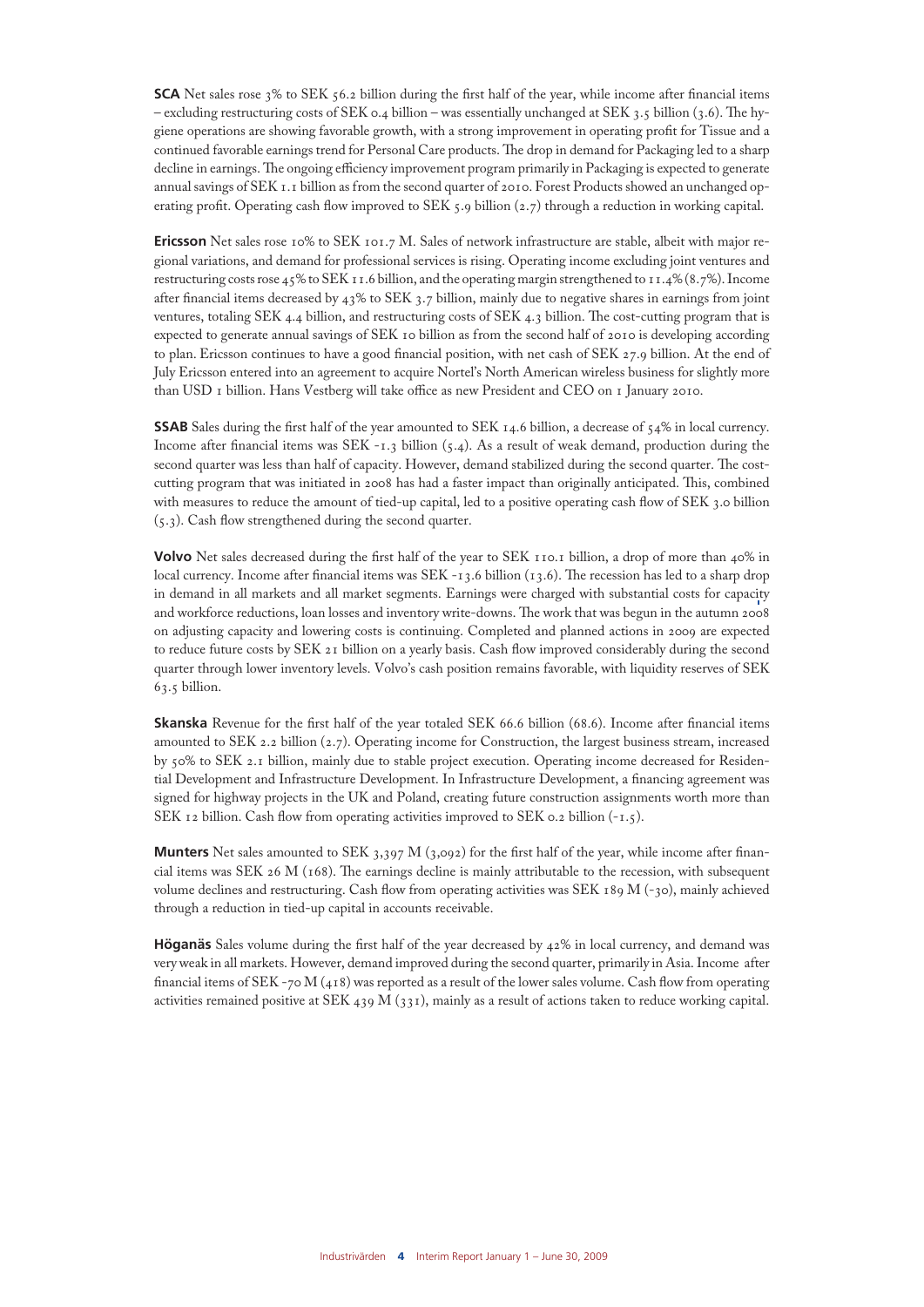### **Equities portfolio, July 31, 2009**

| Company        | Share of<br>portfolio | Market<br>value, SEK<br>billion | Investment case and strategic events                                                                                                                                                                                                                                                                                                                  |
|----------------|-----------------------|---------------------------------|-------------------------------------------------------------------------------------------------------------------------------------------------------------------------------------------------------------------------------------------------------------------------------------------------------------------------------------------------------|
| Handelsbanken  | 24%                   | 110                             | A decentralized branch operation with local customer responsi-<br>bility is contributing to high customer satisfaction and enabling<br>good profitability.<br>Consistent application of a well-proven work model has<br>strengthened the bank's position in a tough market. Organic<br>growth in priority markets in the Nordic countries and the UK. |
| Sandvik        | 20%                   | 82                              | Through a niche focus and a strong R&D profile, Sandvik has es-<br>tablished a world-leading position in materials technology with<br>a concentration of products for the manufacturing and mining<br>industries.                                                                                                                                     |
|                |                       |                                 | ■ Acquisitions are being made in strategic areas with greater expo-<br>sure to emerging markets in Asia and Eastern Europe.                                                                                                                                                                                                                           |
| <b>SCA</b>     | 14%                   |                                 | $65$ The European leader in hygiene products – with high-growth<br>niche products – and in packaging. Europe's largest private fo-<br>rest owner.                                                                                                                                                                                                     |
|                |                       |                                 | New organization and focus on profitable growth, with strong<br>brands in the hygiene segment.                                                                                                                                                                                                                                                        |
| Ericsson       | 11%                   | 229                             | The market's largest and most profitable supplier of mobile tele-<br>com systems, with a leading position in telecom development.<br>Strong position ahead of operators' investments in the next ge-                                                                                                                                                  |
|                |                       |                                 | neration of telecom systems (LTE) and favorable growth in the<br>Services segment. The acquisition of Nortel's U.S. mobile systems<br>business strengthens Ericsson's position in North America.                                                                                                                                                      |
| <b>SSAB</b>    | 11%                   | 30                              | ■ World-leading position in the quenched steel and advanced high<br>strength sheet niches creates solid base for growth and high<br>profitability.                                                                                                                                                                                                    |
|                |                       |                                 | The acquisition of IPSCO's North American steel mills and forth-<br>coming capacity investments in North America are strengthening<br>SSAB's position as a leading producer of quenched steels and are<br>enabling continued international expansion.                                                                                                 |
| Volvo          | 8%                    | 111                             | Through innovative, customer-adapted product development<br>and high quality, the company has a world-leading position in<br>commercial transport solutions.                                                                                                                                                                                          |
|                |                       |                                 | Expansion in Asia, such as through the acquisition of Nissan Die-<br>sel. Forceful adaptation of costs to the market situation.                                                                                                                                                                                                                       |
| Skanska        | 6%                    | 43                              | Unique turnkey know-how in construction combined with a<br>process focus has created a leading construction company with<br>value-creating project development.                                                                                                                                                                                       |
|                |                       |                                 | Measures taken to strengthen competitiveness. Greater invest-<br>ment in project development activities, primarily in infrastruc-<br>ture.                                                                                                                                                                                                            |
| Indutrade      | 4%                    | 4                               | ■ By combining sales of industrial consumables with good organic<br>growth and a highly refined model for acquisition-based growth,<br>the company has succeeded in showing impressive profitability<br>growth.<br>Establishment in new geographic markets.                                                                                           |
| <b>Munters</b> | $1\%$                 | 3                               | Strong global position in a business area with major growth po-<br>tential through organic growth as well as further development                                                                                                                                                                                                                      |
|                |                       |                                 | of products, services and application areas.<br>Acquisitions are adding new product areas and geographic mar-                                                                                                                                                                                                                                         |
| Höganäs        | 1%                    | 3                               | kets.<br>Market leader in the growing niche of metal powders, used pri-                                                                                                                                                                                                                                                                               |
|                |                       |                                 | marily for component manufacturing in the auto industry.<br>Strong focus on collaboration with customers on development<br>of new components. Acquisition of powders business in the U.S.                                                                                                                                                             |
|                |                       |                                 |                                                                                                                                                                                                                                                                                                                                                       |
| Total          | 100%                  | 680                             |                                                                                                                                                                                                                                                                                                                                                       |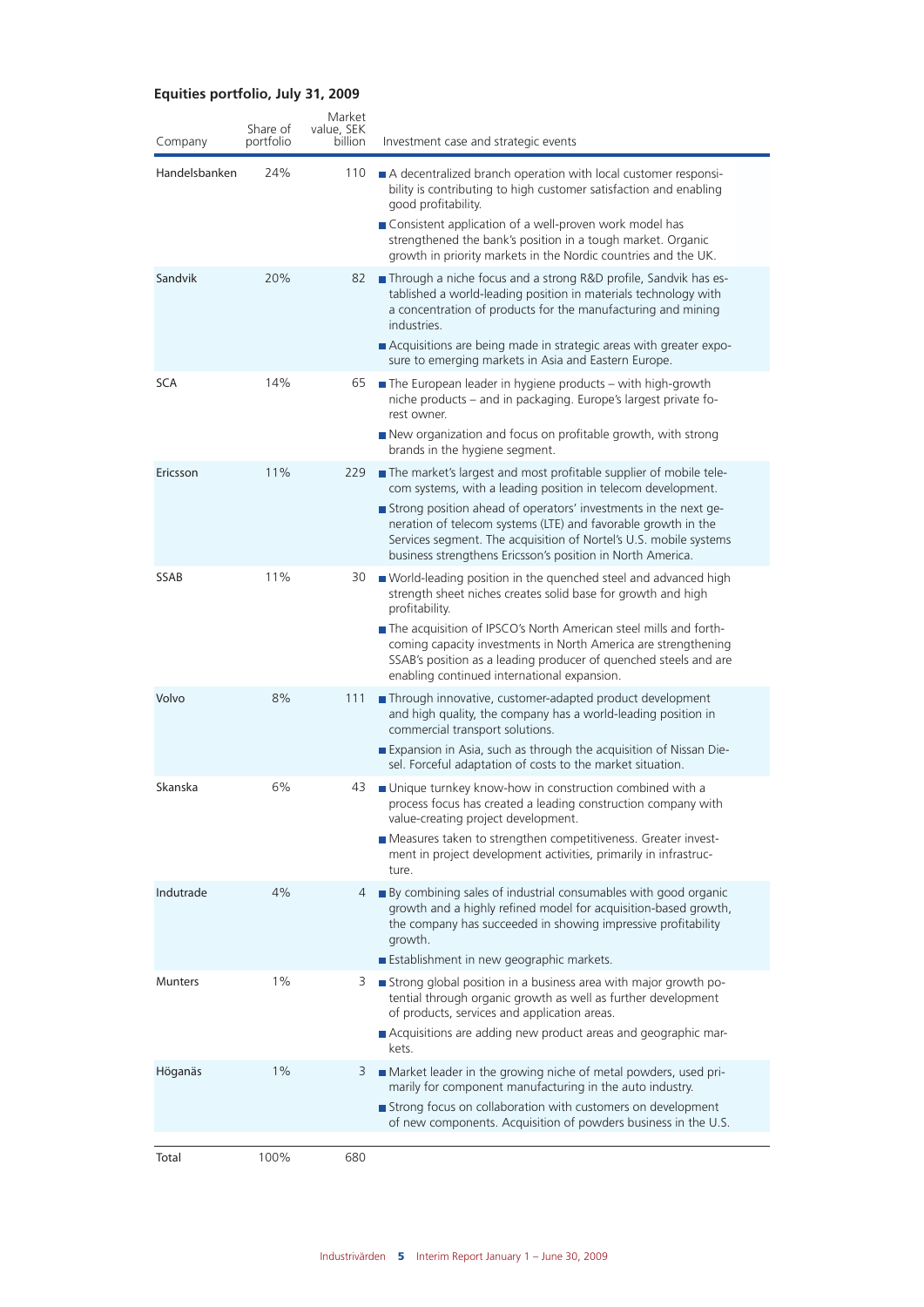## **Equities transactions, short-term trading and management costs**

Only marginal reallocations were made in the equities portfolio during the first half of 2009. Purchases of shares totaled SEK 25 M and sales totaled SEK 352 M. The value of the equities portfolio increased during the period, from SEK 34,744 M to SEK 41,244 M. On July 31, 2009, the equities portfolio had increased in value by SEK 11.6 billion to SEK 46.3 billion, or by 33%.

Short-term trading during the first half of the year generated a profit of SEK 62 M (2) and thereby covered management costs, which totaled SEK 43 M (43).

## **Net debt and liquidity**

Interest-bearing net debt amounted to SEK 10,636 M as per June 30, 2009. The net debt-equity ratio was 25.7%. On July 31, 2009, the net debt-equity ratio had decreased to 23.1%, and the equity ratio was 77%. The average interest rate, which is fixed for just under five years, is 4.7%. Of interest-bearing net debt, loans of SEK 1.6 billion and SEK 1.2 billion will reach maturity in 2009 and 2010, respectively. Refinancing is preferably made within the limits of an unutilized commercial paper facility worth SEK 2.0 billion. In addition to that the Group has cash and cash equivalents worth SEK 0.9 billion as per June 30, 2009 and committed bank facilities worth SEK 3.2 billion.

#### **Net asset value**

Net asset value was SEK 30.6 billion on June 30, 2009, an increase of SEK 6.7 billion during the first half of the year. The value of the equities portfolio increased by 19%, while interest-bearing net debt decreased by SEK 0.2 billion. Net asset value increased during the first half of 2009 by SEK 17 per share, to SEK 79 per share, or by 27%. Net asset value on July 31, 2009, was SEK 35.6 billion, or SEK 92 per share, an increase of SEK 11.7 billion or 49% since the start of the year. Net asset value including reinvested dividends rose 56%. The discount to net asset value widened during the same period, which is why Industrivärden's stock, which rose by 43% including reinvestment of the dividend, performed worse than net asset value.

| SEK billion                                        | July 31, 2009 | June 30, 2009 | Dec.31, 2008 | Dec.31, 2007 |
|----------------------------------------------------|---------------|---------------|--------------|--------------|
| Equities portfolio                                 | 46.3          | 41.2          | 34.7         | 65.8         |
| Interest-bearing net debt                          | $-10.7$       | $-10.6$       | $-10.8$      | $-11.0$      |
| Net asset value<br>Net asset value per share (SEK) | 35.6<br>92    | 30.6<br>79    | 23.9<br>62   | 54.8<br>142  |
| Debt-equity ratio                                  | 23.1%         | 25.7%         | 31.1%        | 16.6%        |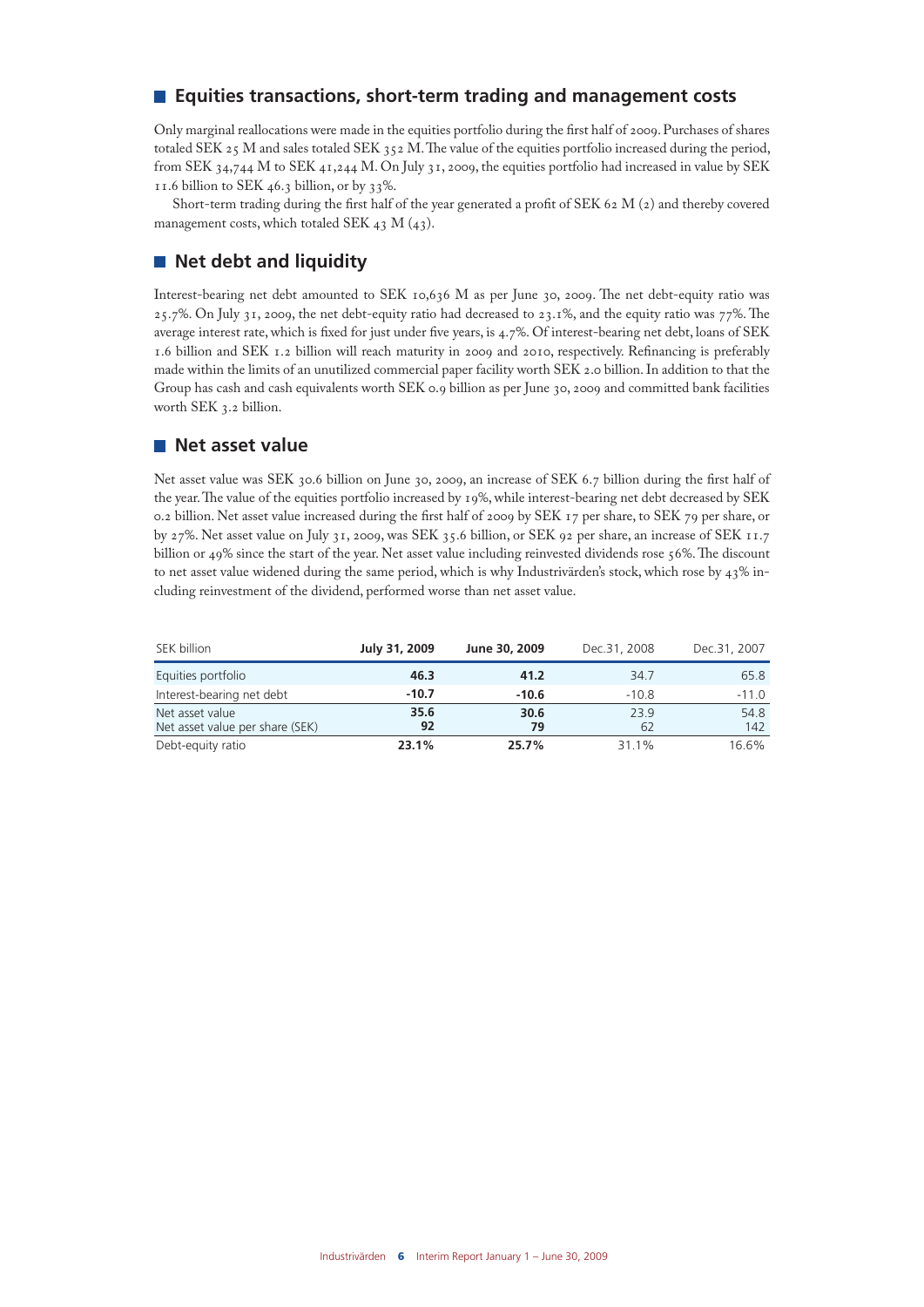## **Other information**

#### **Accounting principles**

This interim report has been prepared in accordance with IAS 34 Interim Financial Reporting. The consolidated financial statements have been prepared in accordance with International Financial Reporting Standards (IFRS) as adopted by the EU, and the Swedish Annual Accounts Act. The Parent Company's financial statements have been prepared in accordance with RFR 2.2, Accounting for Legal Entities, and the Swedish Annual Accounts Act. Starting on January 1, 2009, the Group applies the revised IAS 1 Presentation of Financial Statements. This change has affected Industrivärden's accounting retrospectively and entails that income and expenses that were previously reported directly against shareholders' equity are now reported in a separate statement directly after the income statement. Other new or revised IFRSs as well as IFRIC interpretations have not had any effect on the Group's or Parent Company's results of operations or financial position.

#### **Risks and uncertainties**

The dominant risk in Industrivärden's business is share price risk, i.e., the risk of a decrease in value caused by changes in share prices. A 1% change in the share price of the holdings in the equities portfolio as per June 30, 2009, would have affected the market value by approximately +/– SEK 400 M.

#### **Related party transactions**

No transactions have taken place between Industrivärden and related parties that have materially affected the Company's position or earnings for the first half of 2009, except for the receipt of dividend income from the associated companies Indutrade, SCA, Skanska and SSAB.

#### **Board's assurance**

The Board of Directors and President consider that the half-year interim report gives a true and fair presentation of the Parent Company's and Group's business, financial position and result of operations, and describes material risks and uncertainties facing the Parent Company and the companies included in the Group.

> Stockholm, August 4, 2009 AB Industrivärden (publ)

Tom Hedelius *Chairman*

Sverker Martin-Löf *Vice Chairman*

Olof Faxander *Director*

Boel Flodgren *Director*

Finn Johnsson *Director*

Fredrik Lundberg *Director*

Lennart Nilsson *Director*

Anders Nyrén *President and CEO, Director*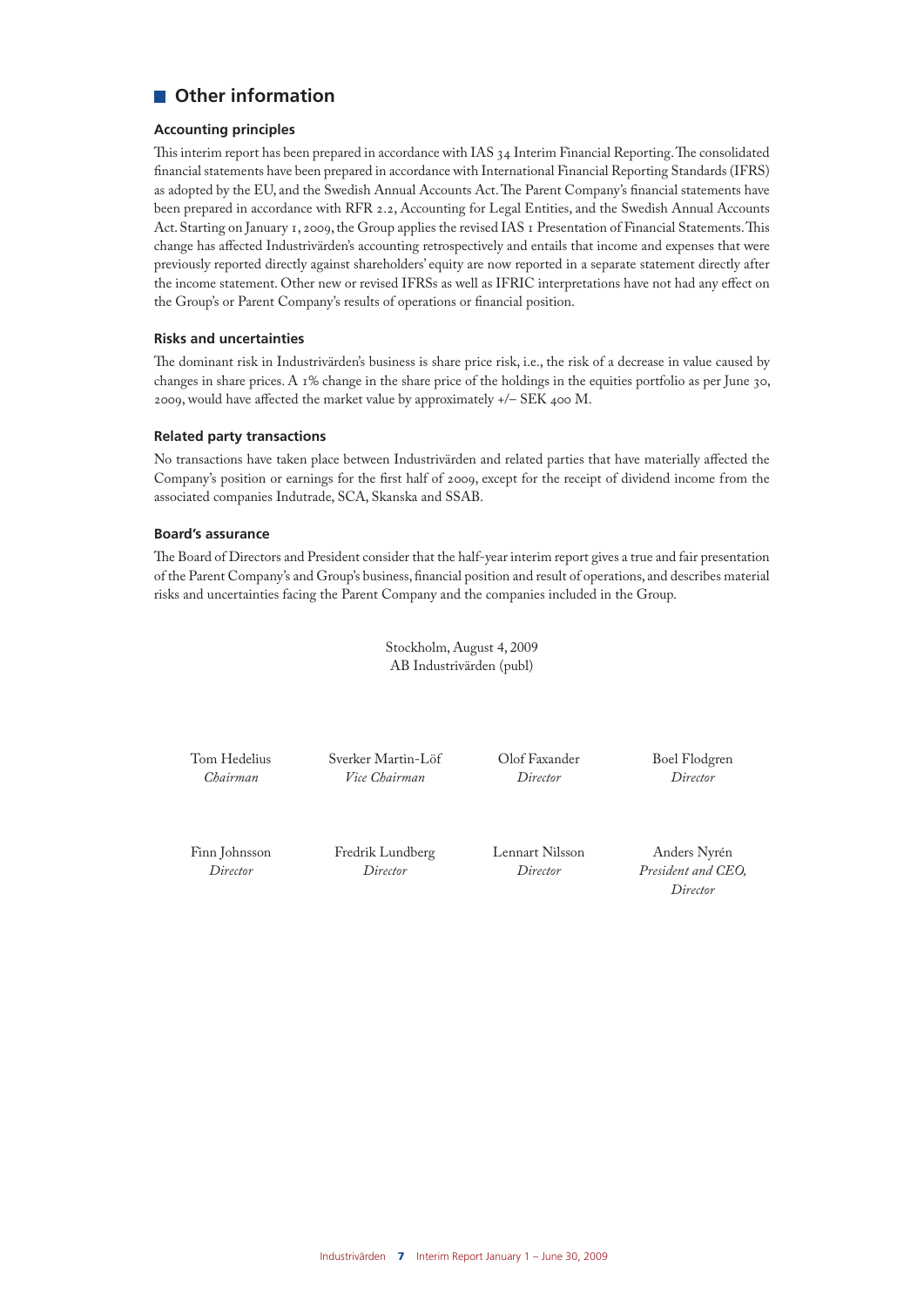#### **Auditors' Review Report**

We have reviewed the interim report for AB Industrivärden (publ) for the period January 1–June 30, 2009. The Board of Directors and President are responsible for the preparation and presentation of this interim report in accordance with the Annual Accounts Act and IAS 34. Our responsibility is to express a conclusion on this interim report based on our review.

We conducted our review in accordance with the Swedish standard for such reviews, SÖG 2410 - Review of Interim Financial Information Performed by the Independent Auditor of the Entity. A review consists of making inquiries, primarily of persons responsible for financial and accounting matters, and applying analytical and other review procedures. A review is substantially less in scope than an audit conducted in accordance with Standards on Auditing in Sweden (RS) and other generally accepted auditing practices. The procedures performed in a review do not enable us to obtain a level of assurance that would make us aware of all significant matters that might be identified in an audit. Therefore, the conclusion expressed based on a review does not give the same level of assurance as a conclusion expressed based on an audit.

Based on our review, nothing has come to our attention that causes us to believe that the interim report is not prepared, in all material respects, in accordance with the Annual Accounts Act and IAS 34.

Stockholm, August 4, 2009

PricewaterhouseCoopers AB

Anders Lundin *Authorized Public Accountant*



#### **Information about Industrivärden and its portfolio companies**

www.industrivarden.net www.sandvik.com www.handelsbanken.com www.ssab.com www.sca.com www.ericsson.com www.volvo.com www.skanska.com www.indutrade.com www.munters.com www.hoganas.com

#### **Contact information**

Anders Nyrén, President and CEO, tel. +46-8-666 64 00 Sverker Sivall, IR, tel. +46-8-666 64 19 Carl-Olof By, Executive Vice President, tel. +46-8-666 64 00 Martin Hamner, CFO, tel. +46-8-666 64 00

Industrivärden's complete contact information can be found on page 12.

#### **Financial calendar 2009**

Interim report January–September: November 2.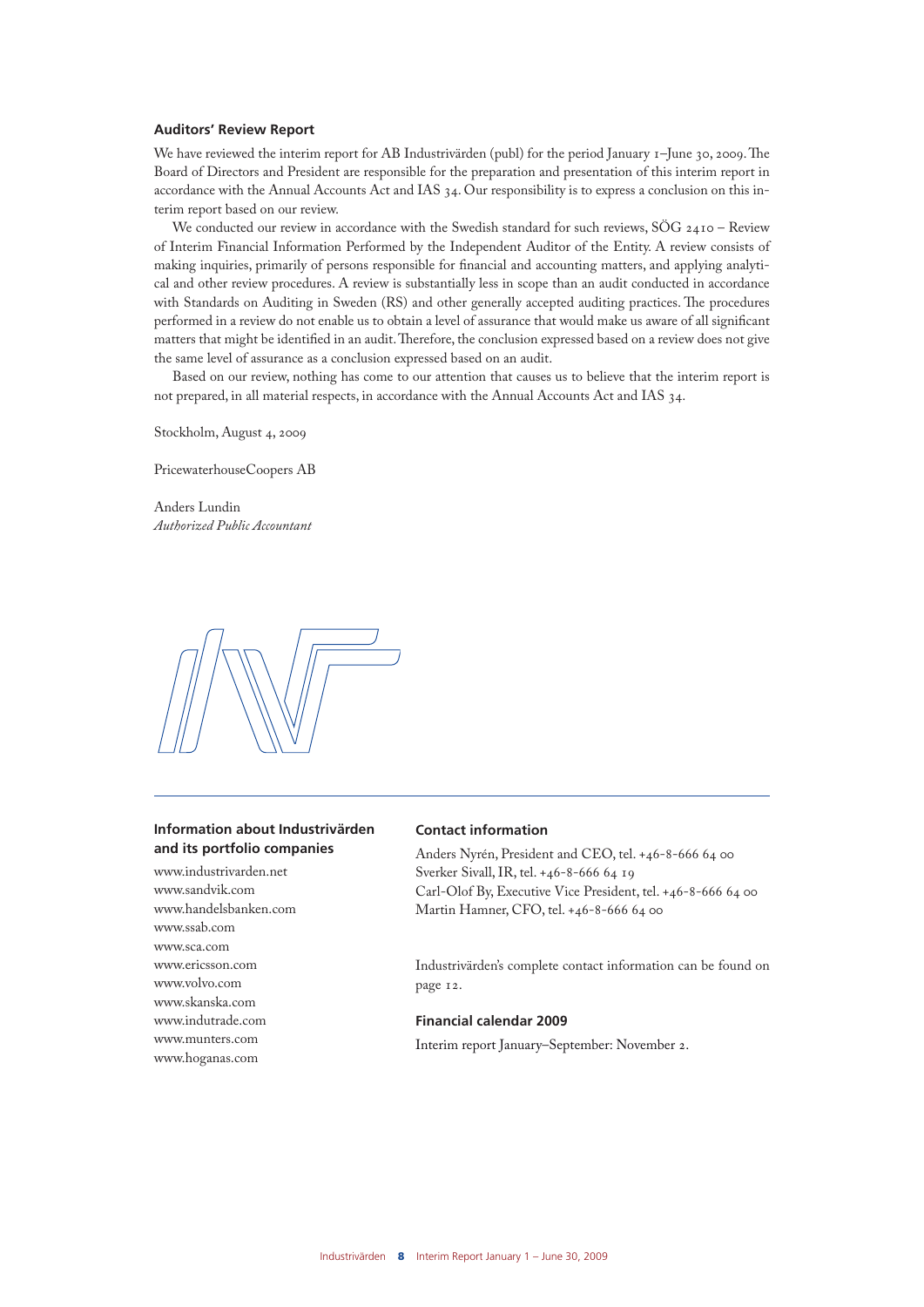## **Equities portfolio**

| July 31, 2009                      |                          |        | Market value   | Share of portfo- | Share of capital in Share of votes in |            |
|------------------------------------|--------------------------|--------|----------------|------------------|---------------------------------------|------------|
|                                    | No. of shares            | SEK M  | SEK/share      | lio value, %     | company, %                            | company, % |
| Handelsbanken A<br>Handelsbanken B | 63,082,564<br>72,145     | 11,147 | 29             | 24               | 10.1                                  | 10.3       |
| Sandvik                            | 136,431,200              | 9,380  | 24             | 20               | 11.5                                  | 11.5       |
| SCA A<br><b>SCAB</b>               | 47.100.000<br>23,700,000 | 6,567  | 17             | 14               | 10.0                                  | 29.9       |
| Ericsson A                         | 74,400,000               | 5,238  | 14             | 11               | 2.3                                   | 13.3       |
| SSAB A<br><b>SSABB</b>             | 52,289,646<br>121,794    | 4,952  | 13             | 11               | 16.2                                  | 21.0       |
| Volvo A                            | 70,218,284               | 3,599  | 9              | 8                | 3.3                                   | 8.5        |
| Skanska A<br>Skanska B             | 15,091,940<br>14,733,560 | 3,020  | 8              | 6                | 7.1                                   | 27.6       |
| Indutrade                          | 14,757,800               | 1,605  | $\overline{4}$ | $\overline{4}$   | 36.9                                  | 36.9       |
| <b>Munters</b>                     | 10,950,000               | 482    | 1              | $\mathbf{1}$     | 14.6                                  | 14.6       |
| Höganäs B                          | 3,550,000                | 341    | $\mathbf{1}$   | $\mathbf{1}$     | 10.1                                  | 8.1        |
| <b>Total</b>                       |                          | 46,331 | 120            | 100              |                                       |            |

Market value pertains to Industrivärden's share of the respective portfolio companies' total market capitalization.

| June 30, 2009 and |               |              | December 31, 2008 |                       |              |              |
|-------------------|---------------|--------------|-------------------|-----------------------|--------------|--------------|
| December 31, 2008 |               | Market value |                   | Share of              | Market value |              |
|                   | No. of shares | SEK M        | SEK/share         | portfolio<br>value, % | SEK M        | SEK/share    |
| Handelsbanken     | 63,154,709    | 9.205        | 24                | 22                    | 8,204        | 21           |
| Sandvik           | 136,431,200   | 7,811        | 20                | 19                    | 6,685        | 17           |
| <b>SCA</b>        | 70,800,000    | 5,829        | 15                | 14                    | 4,738        | 12           |
| Ericsson          | 74,400,000    | 5,602        | 14                | 14                    | 4,412        | 12           |
| SSAB              | 52,411,440    | 4,703        | 12                | 11                    | 3,597        | 9            |
| Volvo             | 70,218,284    | 3,335        | 9                 | 8                     | 3,057        | 8            |
| Skanska           | 29,825,500    | 2,572        | 7                 | 6                     | 2,350        | 6            |
| Indutrade         | 14,757,800    | 1,483        | $\overline{4}$    | $\overline{4}$        | 978          | 3            |
| <b>Munters</b>    | 10,950,000    | 408          | 1                 | 1                     | 420          |              |
| Höganäs           | 3,550,000     | 296          |                   | 1                     | 249          | $\mathbf{1}$ |
| Other             |               |              |                   |                       | 54           | $\Omega$     |
| Total             |               | 41,244       | 107               | 100                   | 34,744       | 90           |

In June Industrivärden converted 1,500,000 Class A shares in SCA to Class B shares.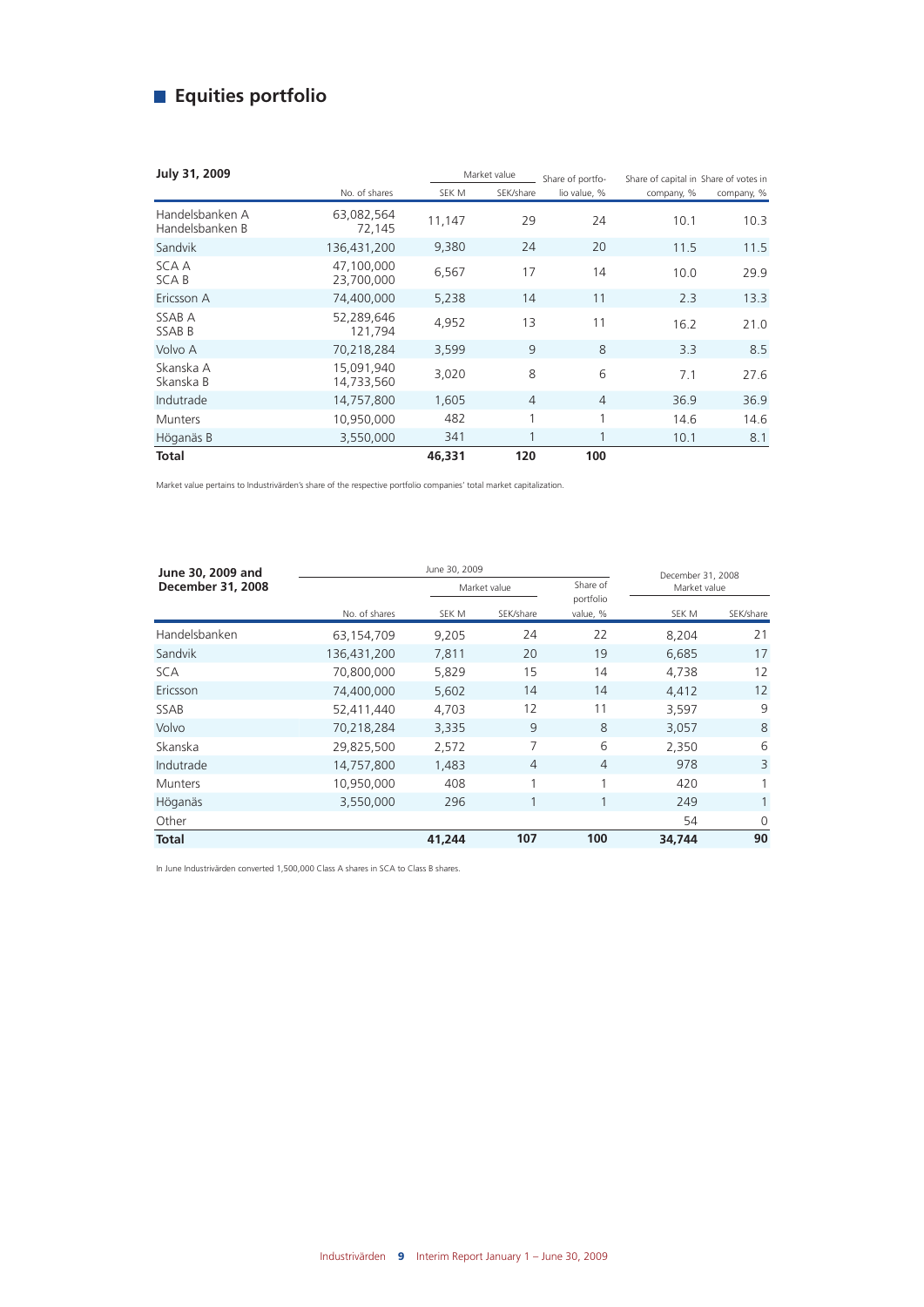## **Industrivärden Group**

| SEK M                                       | 2009<br>April-June | 2008<br>April-June | 2009<br>Jan.-June | 2008<br>Jan.-June | 2008<br>Jan.-Dec. |
|---------------------------------------------|--------------------|--------------------|-------------------|-------------------|-------------------|
| Income statement                            |                    |                    |                   |                   |                   |
| Dividend income from stocks                 | 1,871              | 2,625              | 1,871             | 2,908             | 2,918             |
| Change in value of stocks                   | 7,550              | $-7,201$           | 6,945             | $-13,822$         | $-31,505$         |
| Other income and expenses*                  | 39                 | $-42$              | 17                | $-38$             | $-12$             |
| Operating income                            | 9,460              | $-4,618$           | 8,833             | $-10,952$         | $-28,599$         |
| Financial items                             | $-133$             | $-122$             | $-270$            | $-252$            | $-515$            |
| Income after financial items                | 9,327              | $-4,740$           | 8,563             | $-11,204$         | $-29,114$         |
| Tax                                         |                    |                    |                   |                   |                   |
| Net income for the period                   | 9,327              | $-4,740$           | 8,563             | $-11,204$         | $-29,114$         |
| Earnings per share, SEK                     | 24.15              | $-12.28$           | 22.17             | $-29.01$          | $-75.37$          |
| <b>Statement of comprehensive income</b>    |                    |                    |                   |                   |                   |
| Income for the period                       |                    |                    | 8,563             | $-11,204$         | $-29,114$         |
| Change in hedging reserve                   |                    |                    | 6                 | 17                | $-209$            |
| Comprehensive income for the period         |                    |                    | 8,569             | $-11,187$         | $-29,323$         |
| <b>Balance sheet</b> as per end of period   |                    |                    |                   |                   |                   |
| Equities                                    |                    |                    | 41,244            | 52,201            | 34,744            |
| Other non-current assets                    |                    |                    | 24                | 96                | 94                |
| Total non-current assets                    |                    |                    | 41,268            | 52,297            | 34,838            |
| Short-term equity investments **            |                    |                    | 114               | 71                | 15                |
| Cash and cash equivalents                   |                    |                    | 901               | 5                 | 1,096             |
| Other current assets                        |                    |                    | 147               | 50                | 26                |
| Total current assets                        |                    |                    | 1,162             | 126               | 1,137             |
| Total assets                                |                    |                    | 42,430            | 52,423            | 35,975            |
| Shareholders' equity                        |                    |                    | 30,414            | 41,719            | 23,583            |
| Non-current interest-bearing liabilities    |                    |                    | 9,107             | 9,459             | 9,749             |
| Non-current noninterest-bearing liabilities |                    |                    | 14                | 17                | 15                |
| Total non-current liabilities               |                    |                    | 9,121             | 9,476             | 9,764             |
| Current interest-bearing liabilities        |                    |                    | 2,503             | 985               | 2,229             |
| Other liabilities                           |                    |                    | 392               | 243               | 399               |
| Total current liabilities                   |                    |                    | 2,895             | 1,228             | 2,628             |
| Total shareholders' equity and liabilities  |                    |                    | 42,430            | 52,423            | 35,975            |

| <b>Cash flow</b>                                      |          |          |          |
|-------------------------------------------------------|----------|----------|----------|
| Cash flow from operating activities                   | 1.597    | 2.694    | 2,401    |
| Cash flow from investing activities                   | 309      | $-163$   | $-332$   |
| Cash flow from financing activities***                | $-2.101$ | $-2.783$ | $-1,230$ |
| Cash flow for the period                              | $-195$   | $-252$   | 839      |
| Cash and cash equivalents at the end of the<br>period | 901      |          | 1.096    |

\* Including short-term trading and management costs.<br>\*\* Includes Hemtex, whose change in value is included in short-term trading.<br>\*\*\*Of which, dividend of SEK 1,738 M paid to the shareholders in 2009 and SEK 1,931 M pa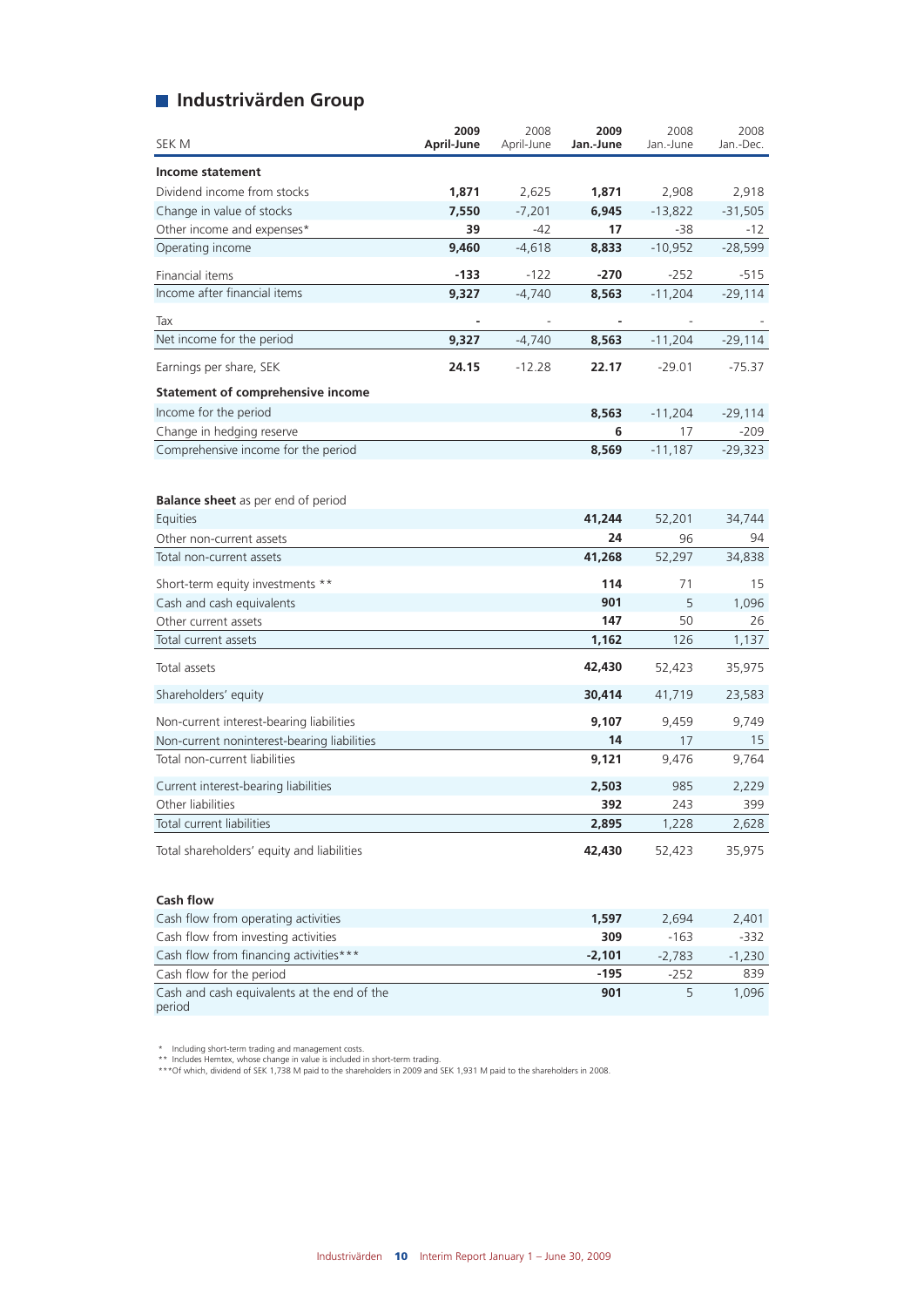| SEK M                                                | 2009<br>Jan.-June | 2008<br>Jan.-June | 2008<br>Jan.-Dec. |
|------------------------------------------------------|-------------------|-------------------|-------------------|
| Changes in shareholders' equity                      |                   |                   |                   |
| Opening shareholders' equity as per balance<br>sheet | 23,583            | 54,837            | 54,837            |
| Comprehensive income for the period                  | 8,569             | $-11,187$         | $-29,323$         |
| Dividend                                             | $-1,738$          | $-1,931$          | $-1,931$          |
| Closing shareholders' equity as per balance sheet    | 30,414            | 41,719            | 23,583            |
| <b>Key data</b> as per the end of the period         |                   |                   |                   |
| Shareholders' equity per share, SEK                  | 79                | 108               | 61                |
| Share price (Class A), SEK                           | 69                | 91                | 57                |
| Share price (Class C), SEK                           | 64                | 82                | 50                |
| Number of shares (thousands)                         | 386,271           | 386,271           | 386,271           |
|                                                      |                   |                   |                   |
| Interest-bearing net debt at the end of the period   |                   |                   |                   |
| Cash and cash equivalents                            | 901               | 5                 | 1,096             |
| Interest-bearing receivables                         | 73                | 69                | 69                |
| Non-current interest-bearing liabilities             | 9,107             | 9,459             | 9,749             |
| Current interest-bearing liabilities                 | 2,503             | 985               | 2,229             |
| Interest-bearing net debt                            | 10,636            | 10,370            | 10,813            |

## **Industrivärden – Parent Company**

| SEK M                                                  | 2009<br>Jan.-June | 2008<br>Jan.-June | 2008<br>Jan.-Dec. |
|--------------------------------------------------------|-------------------|-------------------|-------------------|
| Income statement                                       |                   |                   |                   |
| Operating income                                       | 4,872             | $-6,078$          | $-15,713$         |
| Income after financial items                           | 4,628             | $-6,315$          | $-16,223$         |
| Income for the period                                  | 4,628             | $-6,315$          | $-16,223$         |
| <b>Balance sheet</b> at year-end<br>Non-current assets | 34,717            | 40,889            | 33,128            |
| Current assets                                         | 1,182             | 1,851             | 1,178             |
| Total assets                                           | 35,899            | 42,740            | 34,306            |
| Shareholders' equity                                   | 24,617            | 31,854            | 21,720            |
| Non-current liabilities                                | 8,106             | 9,457             | 8,746             |
| Current liabilities                                    | 3,176             | 1,429             | 3,840             |
| Total shareholders' equity and liabilities             | 35,899            | 42,740            | 34,306            |